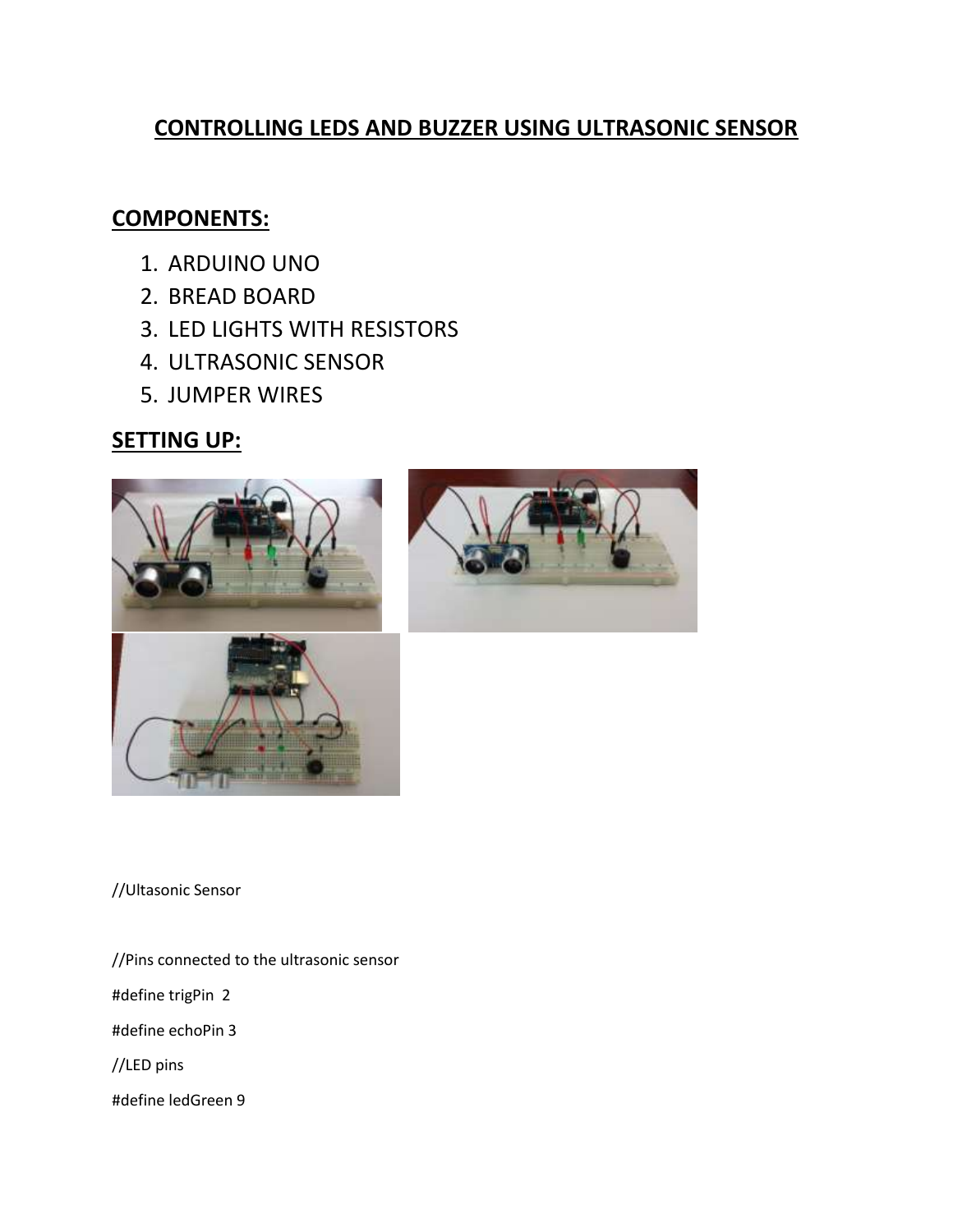#define ledRed 8

//Pin connected to the piezo buzzer

#define alarm 11

int range = 5;//range in inches

void setup() {

// initialize serial communication:

Serial.begin(9600);

//initialize the sensor pins

pinMode(trigPin, OUTPUT);

pinMode(echoPin, INPUT);

//initialize LED pins

pinMode(ledGreen, OUTPUT);

pinMode(ledRed, OUTPUT);

//set LEDs

digitalWrite(ledGreen, HIGH);

digitalWrite(ledRed, LOW);

#### }

void loop()

#### {

 // establish variables for duration of the ping, // and the distance result in inches and centimeters: long duration, inches, cm;

// The PING))) is triggered by a HIGH pulse of 2 or more microseconds.

// Give a short LOW pulse beforehand to ensure a clean HIGH pulse:

digitalWrite(trigPin, LOW);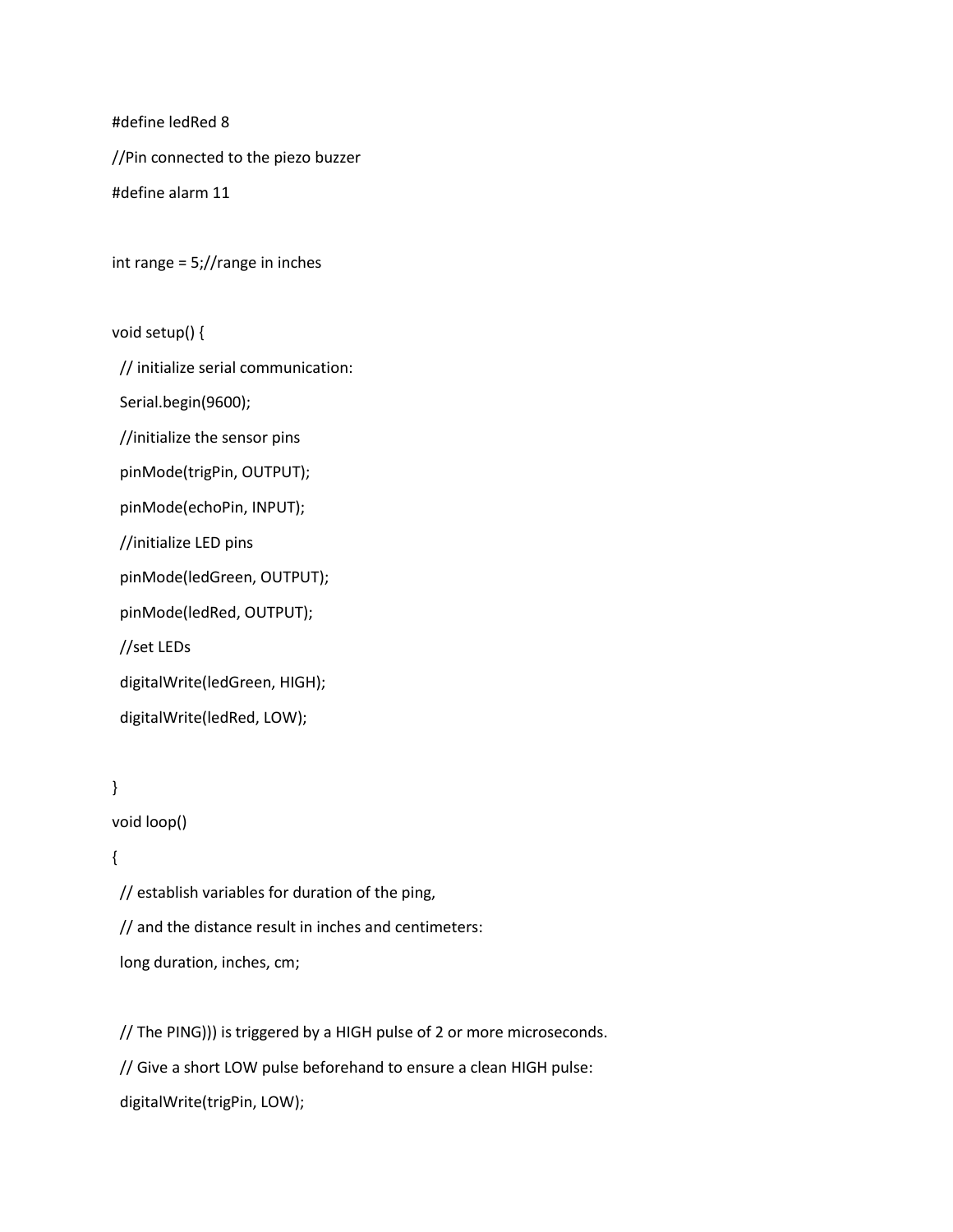delayMicroseconds(2); digitalWrite(trigPin, HIGH); delayMicroseconds(5); digitalWrite(trigPin, LOW);

 // Take reading on echo pin duration = pulseIn(echoPin, HIGH);

 // convert the time into a distance inches = microsecondsToInches(duration); cm = microsecondsToCentimeters(duration);

Serial.print(inches);

Serial.print("in, ");

Serial.print(cm);

Serial.print("cm");

Serial.println();

```
if(inches < 5) {
```
Serial.println("DANGER");

digitalWrite(ledGreen, LOW);

digitalWrite(ledRed, HIGH);

tone(alarm, 2000);

delay(100);

} else {

Serial.println("GOOD");

digitalWrite(ledGreen, HIGH);

digitalWrite(ledRed, LOW);

noTone(alarm);